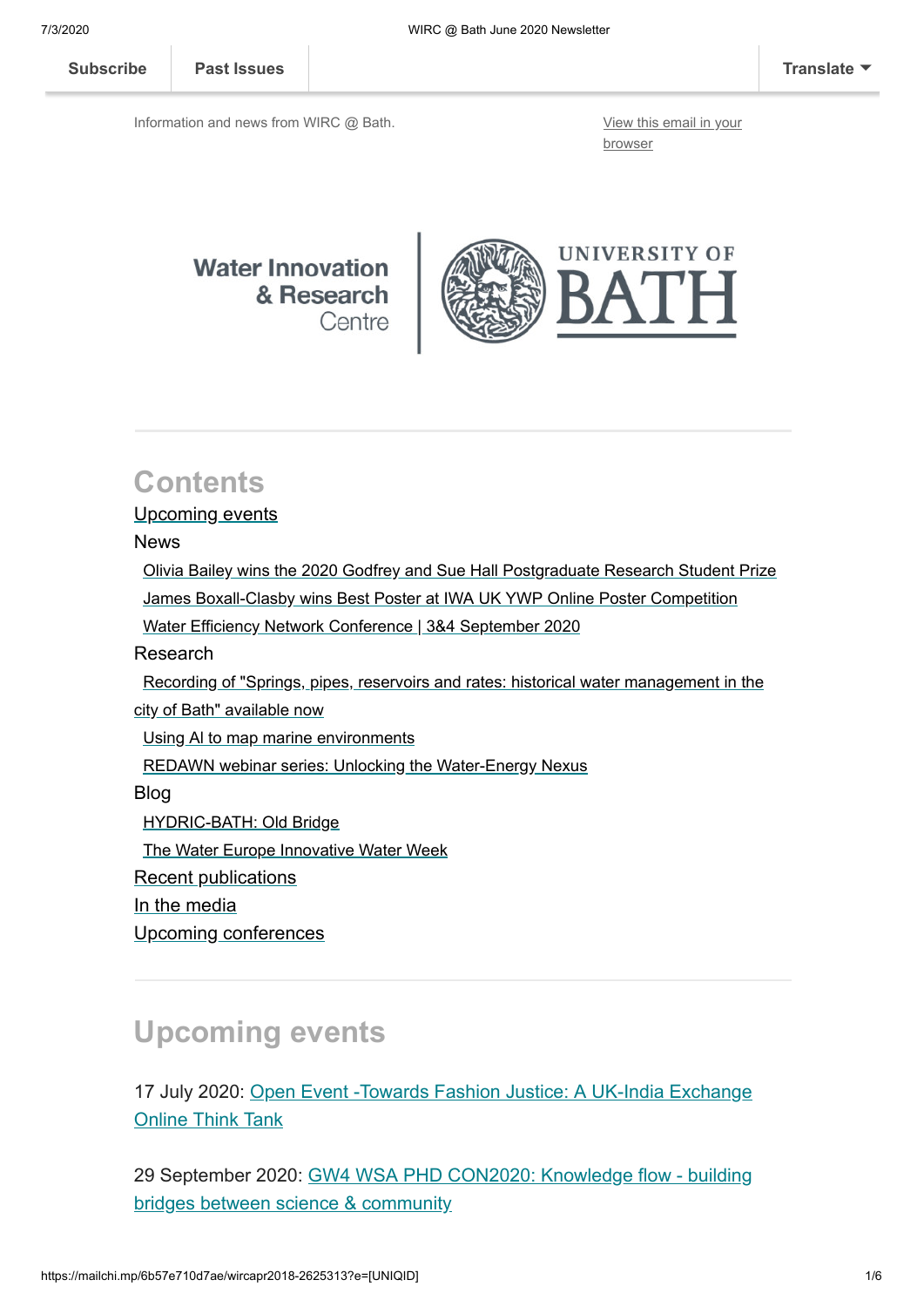Security: Research for Global Impact of Global Impact of Global Impact of Global Impact of Global Impact of Glo

Please note that all these events are free and open to all.

#### **News**



## <span id="page-1-0"></span>[Olivia Bailey wins the 2020 Godfrey and Sue](https://www.bath.ac.uk/announcements/olivia-bailey-wins-the-2020-godfrey-and-sue-hall-postgraduate-research-student-prize/) **Hall Postgraduate Research Student Prize**

Olivia Bailey was awarded the prize for her research 'Sewer Systems of the Future'. Many congratulations!

## <span id="page-1-1"></span>[James Boxall-Clasby wins Best Poster at IWA](https://www.instituteofwater.org.uk/2020/06/18/iwa-uk-ywp-online-poster-competition-winners-announced/) UK YWP Online Poster Competition

Congratulations to James from the Department of Chemistry and Centre for Sustainable and Circular Technologies ([CSCT\)](https://www.csct.ac.uk/), who was awarded the prize for his poster entitled *'Monitoring Infectious Diseases in Near-Real-Time for Rapid Outbreak Response'*.

# <span id="page-1-2"></span>[Water Efficiency Network Conference | 3&4](https://www.watefnetwork.co.uk/conference2020) September 2020

https://mailchi.mp/6b57e710d7ae/wircapr2018-2625313?e=[UNIQID] 2/6 Due to the current pandemic WatefCon2020 will now be online only. The biannual conference of the Water Efficiency Network aims to foster knowledge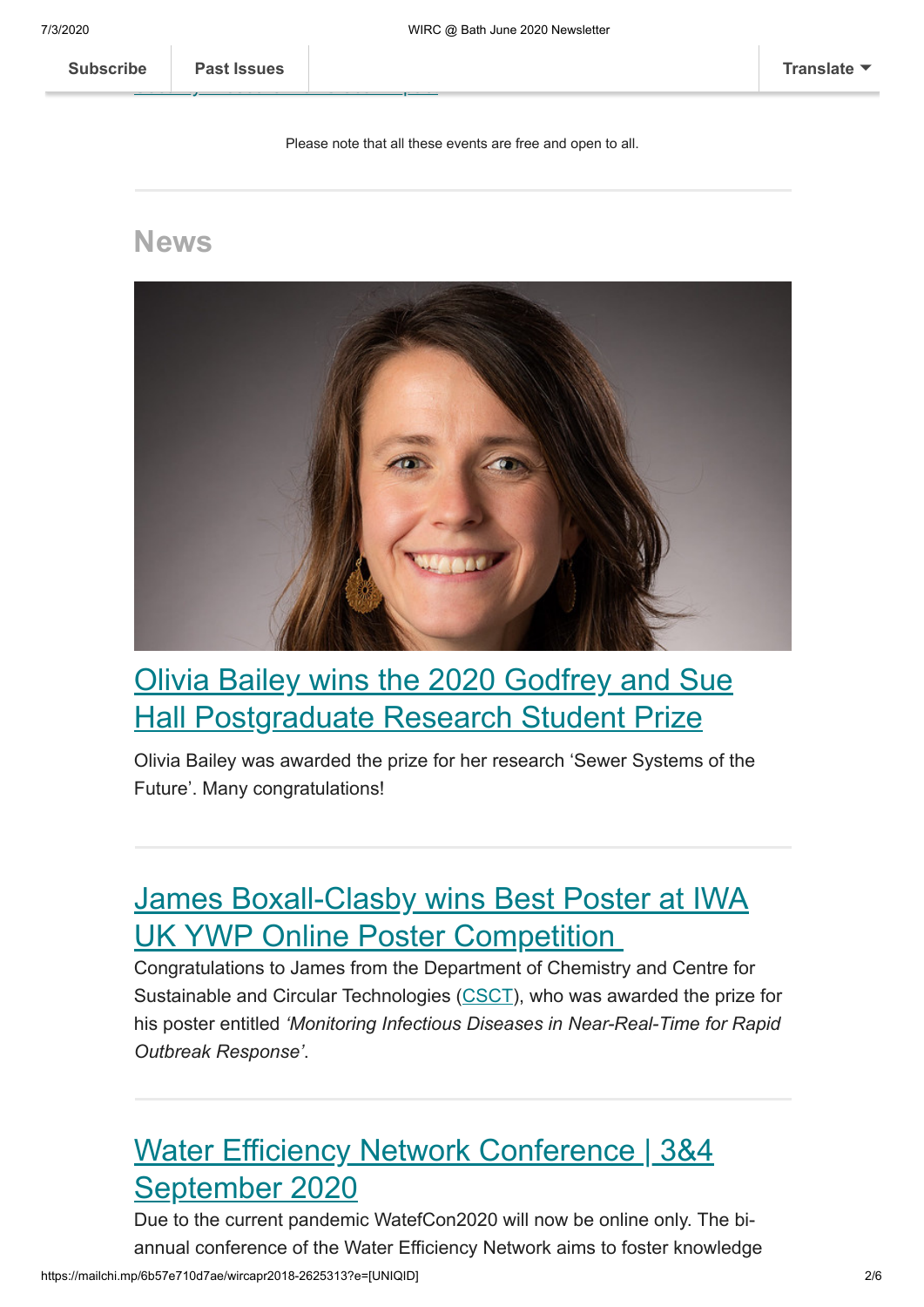practitioners.

**[Register for free now](https://www.eventbrite.co.uk/e/watefcon2020-online-conference-moving-towards-water-resilient-communities-tickets-108833734630)**

## **Research**

# <span id="page-2-0"></span>Recording of "Springs, pipes, reservoirs and [rates: historical water management in the city of](https://www.youtube.com/watch?v=qHXPaEfkPGw&feature=youtu.be) Bath" available now

Didn't make it to our latest online WIRC Colloquium on historical water management in the city of Bath, provided by Bath Record Office? The recording is now available to watch online!

**[Watch here](https://www.youtube.com/watch?v=qHXPaEfkPGw&feature=youtu.be)**

[You can find our video library of this and other recordings here!](https://www.bath.ac.uk/corporate-information/?f.Department+or+group%7CX=Water+Innovation+%26+Research+Centre&f.Type%7CY=Speech)



### <span id="page-2-1"></span>[Using AI to map marine environments](https://www.bath.ac.uk/announcements/using-ai-to-map-marine-environments/)

Researchers at the University of Bath have developed an AI model that can automatically classify underwater environments directly from sonar measurements.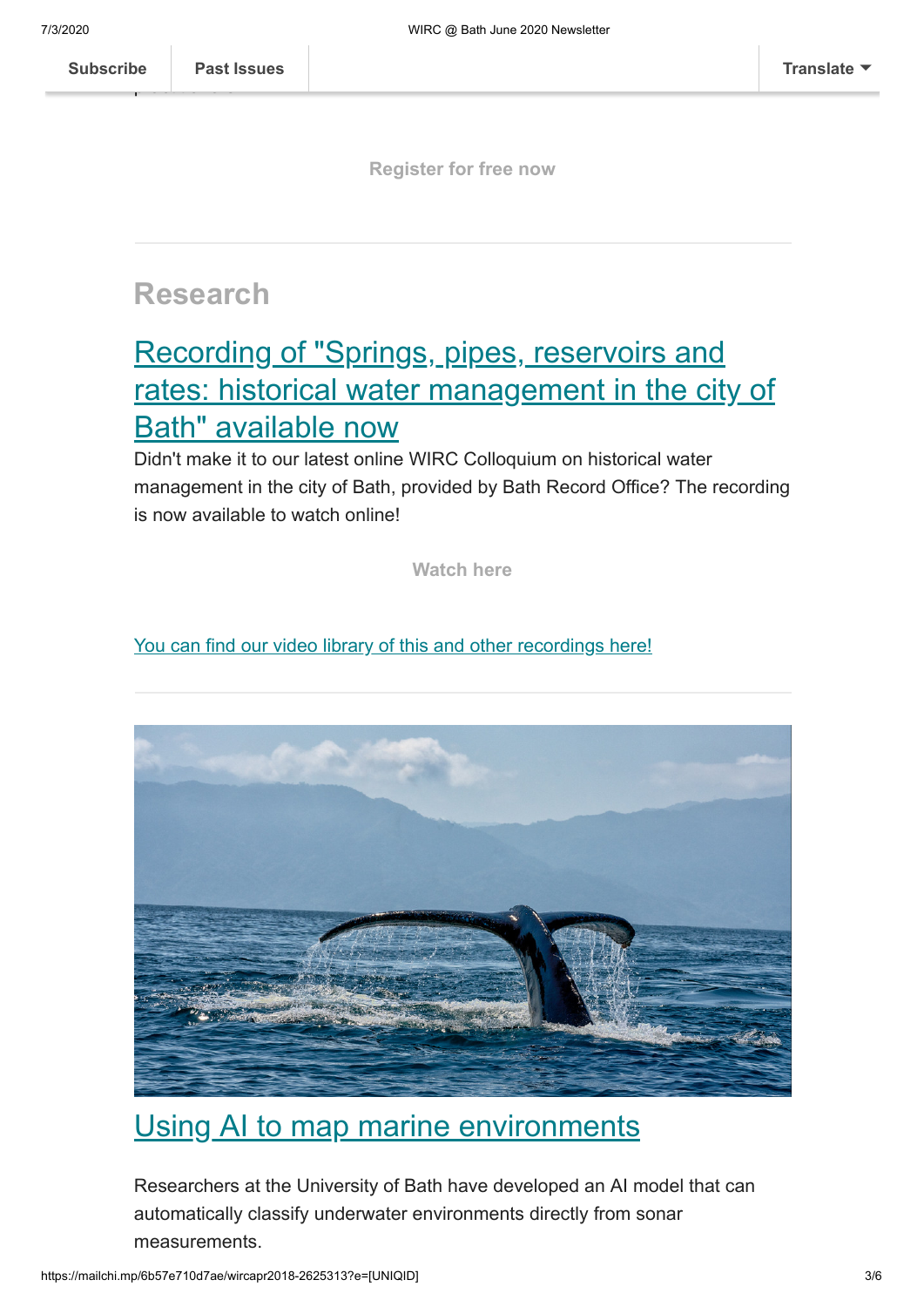## <span id="page-3-0"></span>[REDAWN webinar series: Unlocking the Water-](https://www.redawn.eu/events)Energy Nexus

This 2-part free webinar series is underpinned by the EU Interreg research project, Reducing Energy Dependency in Atlantic Area Water Networks (REDAWN). Each session will review, and update on the recent innovations based on this circularity, and address the technical, environmental, social, and economic dimensions of energy recovery in water networks.

#### **REDAWN webinar 1: Saving energy in water networks**

Wednesday 22 July | 13:00-14:00 hrs CET

**[Register](https://www.eventbrite.co.uk/e/saving-energy-in-water-networks-tickets-110120194466)**

#### **REDAWN webinar 2: Micro hydropower in water networks – technical, institutional, policy case studies**  Wednesday 29 July | 13:00-14:00 hrs CET

**[Register](https://www.eventbrite.co.uk/e/micro-hydropower-in-water-networks-case-studies-from-redawn-tickets-110130509318)**

### **Blog**

## <span id="page-3-1"></span>[HYDRIC-BATH: Old Bridge](https://hydricbath.weebly.com/blog/old-bridge)

Read about Old Bridge, currently replaced by Churchill Bridge, on the Hydric-Bath blog.

### [The Water Europe Innovative Water Week](http://blogs.bath.ac.uk/water/2020/06/30/the-water-europe-innovative-water-week/)

[From 22 to 26 June, Water Europe organised its annual conference Water](https://waterinnovationeurope.eu/) Innovation Europe. This year the conference was turned into an online Innovative Water Week event. The theme was A Water-Smart Society for A Post-COVID19 Green Deal.

WIRC Director Jan Hofman attended and chaired a few workshops in this conference.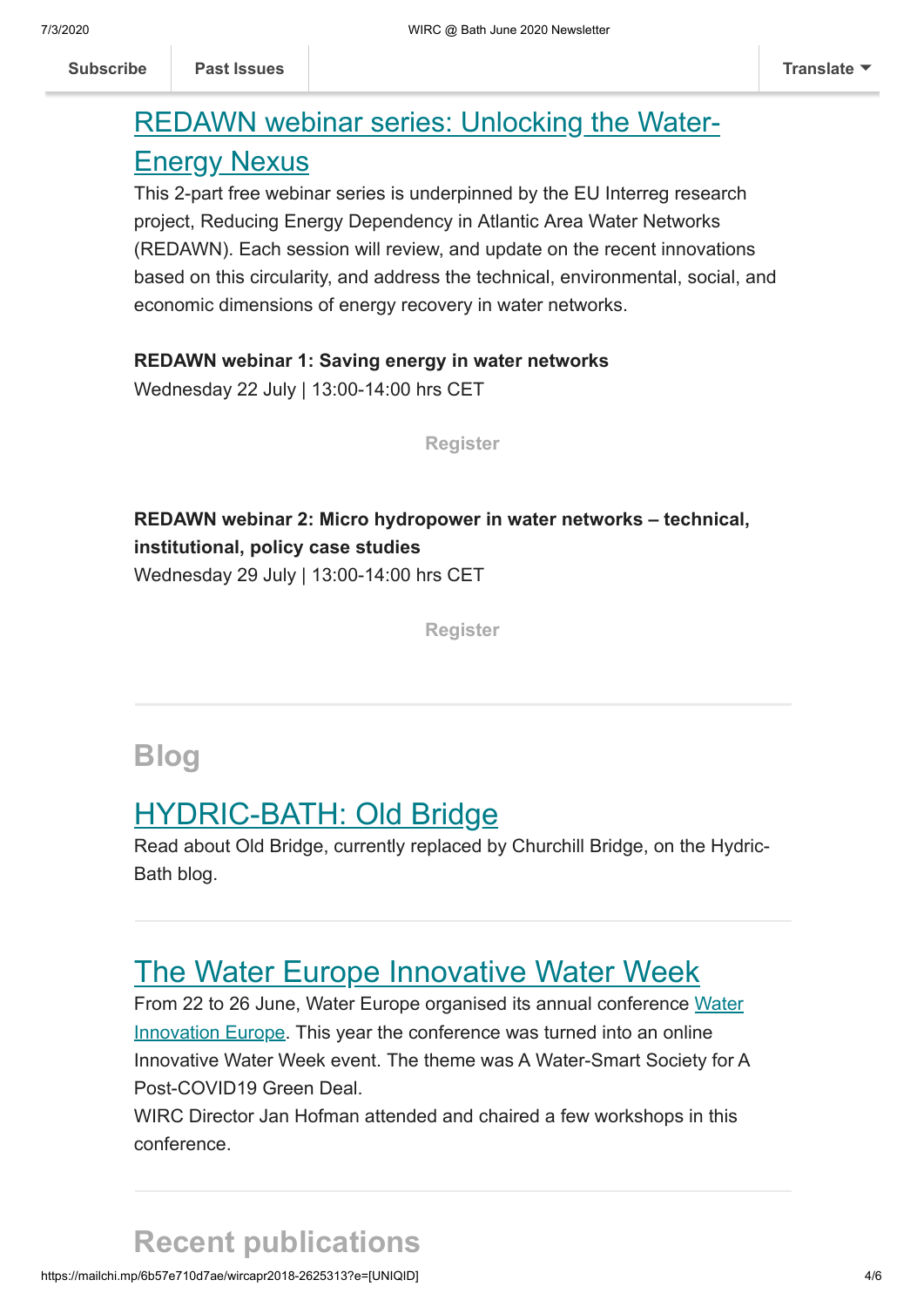| <b>Subscribe</b>                                                                             | <b>Past Issues</b>                                                         |  | Translate $\blacktriangledown$ |
|----------------------------------------------------------------------------------------------|----------------------------------------------------------------------------|--|--------------------------------|
| $\overline{\phantom{0}}$<br>Science, Swart B, Zhao Y, Khaku M, Che E, Maltby R, Chew Y M J & |                                                                            |  |                                |
|                                                                                              | Wenk J, 2020.                                                              |  |                                |
|                                                                                              | • Enantiomeric profiling of quinolones and quinolones resistance gene gnrS |  |                                |
| in European western terms Ulater Desearch Castinliani C. Causanilles, A.                     |                                                                            |  |                                |

- in European wastewaters, *Water Research,* Castiglioni, S, Causanilles, A, Gracia-Lor, E, Hernandez, F, Plósz, BG, Ramin, P, Rousis, NI, Ryu, Y, Thomas, KV, de Voogt, P, Zuccato, E & Kasprzyk-Hordern, 2020.
- [Electrochemical ELISA Protein Biosensing in Undiluted Serum Using a](https://www.mdpi.com/1424-8220/20/10/2857) Polypyrrole-Based Platform, *Sensors*, Arya, S & Estrela, P 2020.

## <span id="page-4-0"></span>**In the media**

- [Turning the tide microplastics detection in wastewater](https://library.myebook.com/InstituteofWaterMagazine/summer-2020/2564/#page/73). In Institute of Water Magazine, Summer 2020.
- [An injured fin whale with no tail has been found in the Mediterranean.](https://institutions-newscientist-com.ezproxy1.bath.ac.uk/article/2246837-an-injured-fin-whale-with-no-tail-has-been-found-in-the-mediterranean/) Dr Philippe Blondel in New Scientist, 23 June 2020.

## <span id="page-4-1"></span>**Upcoming conferences**

[9 & 30 July 2020: London, UK, Water Resources – Securing Long-term](https://iwa-network.org/events/water-resources-securing-long-term-resilience-virtual-conference/) Resilience (virtual conference)

[1 - 3 September 2020 Espoo, Finland: Nutrient removal and recovery](https://iwa-network.org/events/nutrient-removal-and-recovery-conference/) conference (VIRTUAL CONFERENCE)

30 November - 3 December 2020 Bilbao, Spain: [Digital Water Summit](https://iwa-network.org/events/digital-water-summit/)

You can find all IWA events on their [website](http://www.iwa-network.org/all-events/).

**Let us know if you are aware of any new colleagues or students [working within water research at the University of Bath, so that we](mailto:wirc-enquiries@bath.ac.uk?subject=New%20WIRC%20contact) can add them to our mailing lists!**